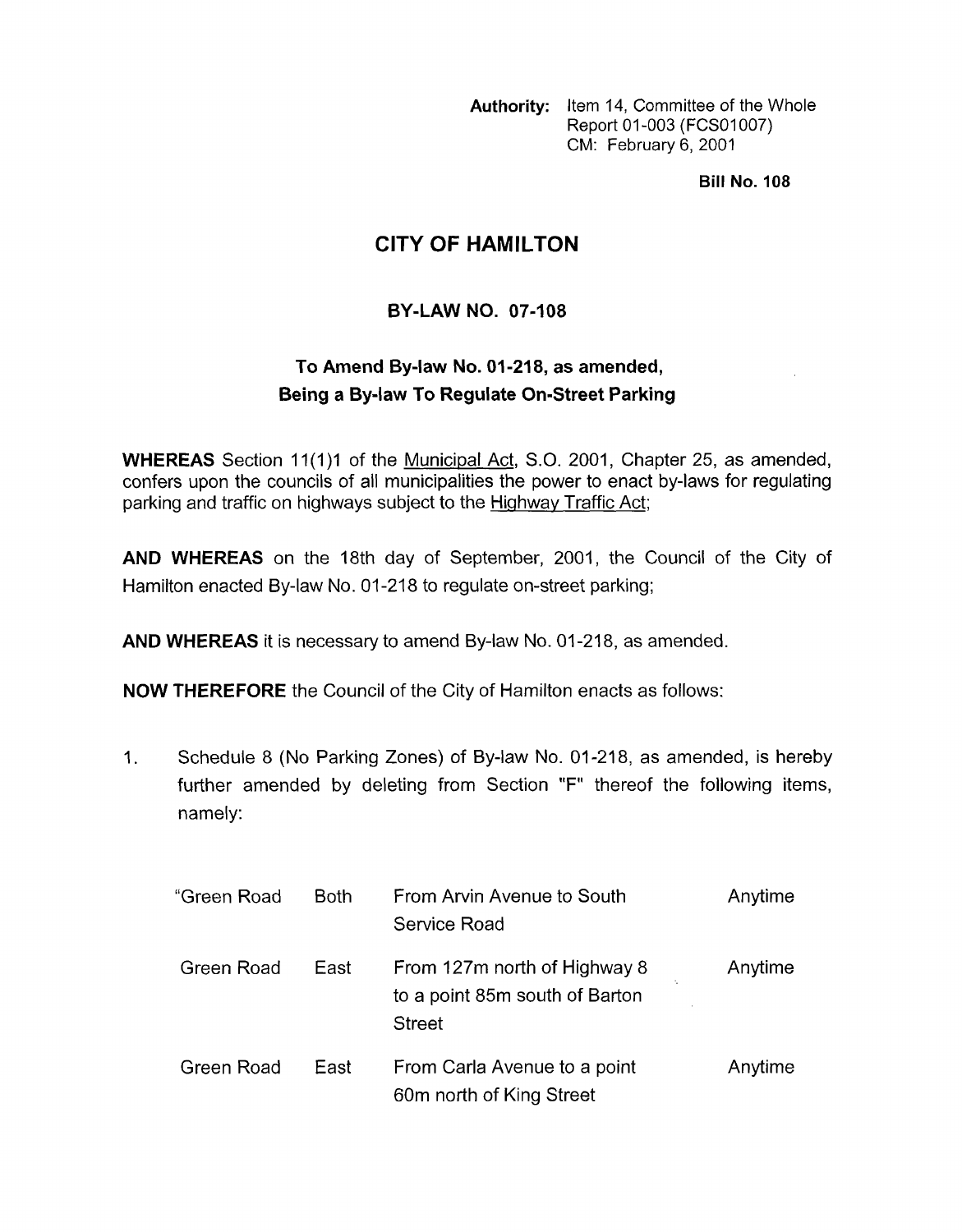To Amend By-law No. 01-218, as amended, Being a By-law to Regulate On-Street Parking

2

| Green Road                 | East | From Carla Avenue to a point<br>74 metres south of Highway 8                                 | Anytime  |
|----------------------------|------|----------------------------------------------------------------------------------------------|----------|
| Green Road                 | West | From North Service Road to<br>Frances Ave.                                                   | Anytime  |
| <b>Green Road</b>          | West | From a point 12m north of<br>Carpenter Avenue to a point<br>12m south of Carpenter<br>Avenue | Anytime  |
| Green Road                 | West | From a point 37m north of<br>Calm Street to a point 59m<br>south of Hemlock Avenue           | Anytime  |
| Green Road                 | West | From a point 12m north of<br>Cedardale Avenue to a point<br>12m south of Cedardale<br>Avenue | Anytime  |
| Green Road                 | West | From a point 12m north of<br>Federal Street to a point 12m<br>south of Federal Street.       | Anytime  |
| <b>Green Road</b><br>North | West | From a point 33m south of<br>Church Street to the north end<br>of Green Road                 | Anytime" |

and by adding to Section "F" thereof the following items, namely:

| "Green | West        | Church to northerly end     | Anytime |
|--------|-------------|-----------------------------|---------|
| Green  | West        | Church to 43m southerly     | Anytime |
| Green  | <b>Both</b> | South Service Road to Arvin | Anytime |
| Green  | West        | Barton to 87.6m southerly   | Anytime |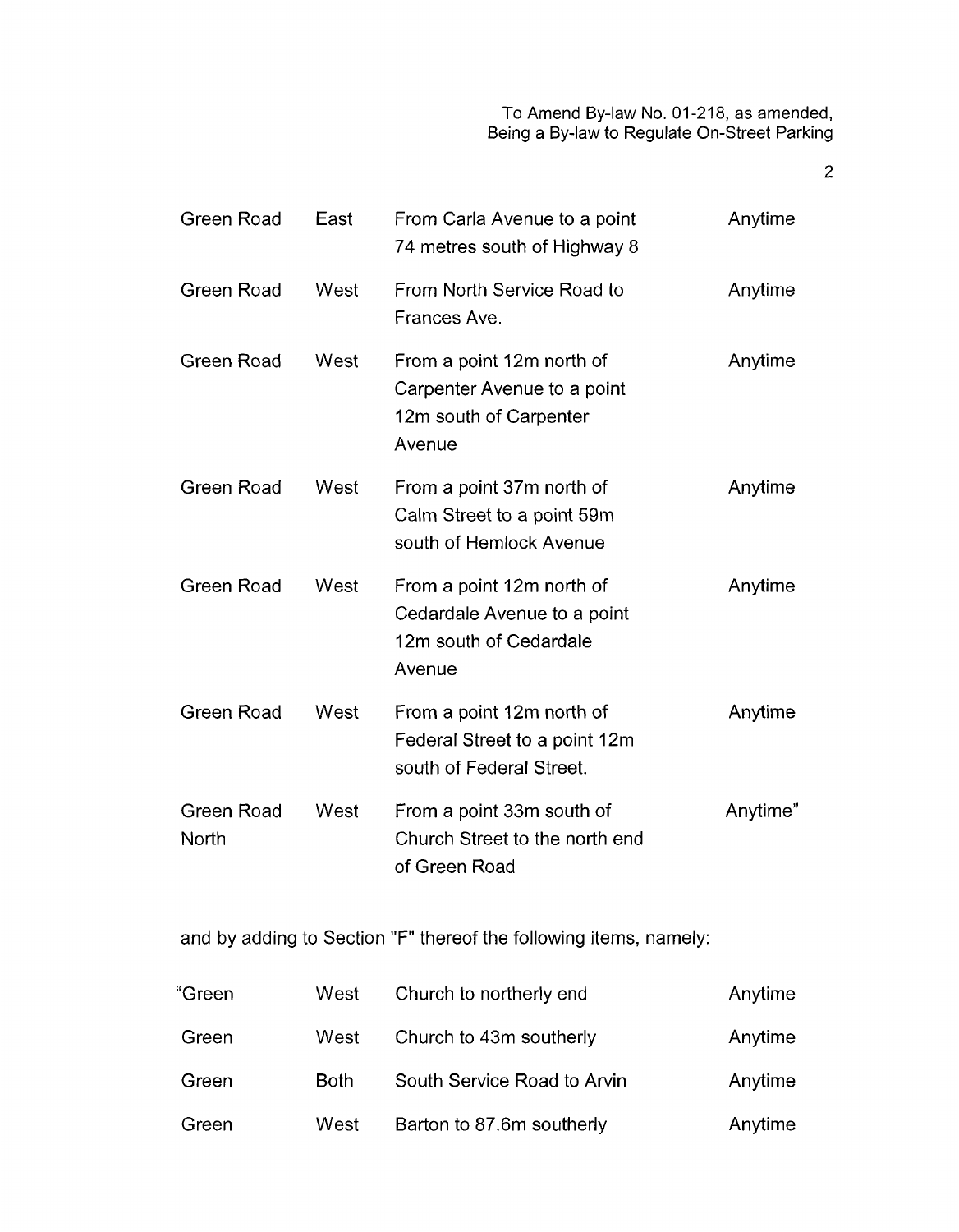**3** 

| Green | West | Carpenter to 23.5m northerly | Anytime  |
|-------|------|------------------------------|----------|
| Green | West | Carpenter to 21.1m southerly | Anytime  |
| Green | West | Calm to 34.5m northerly      | Anytime  |
| Green | West | Calm to 114.4m southerly     | Anytime  |
| Green | West | Cedardale to 22.7m northerly | Anytime  |
| Green | West | Federal to 13.2m southerly   | Anytime  |
| Green | East | King to Barton               | Anytime" |

- 2. Schedule 9 (Alternate Side Parking) of By-law No. 01-218, as amended, is hereby further amended by deleting from Section "F" thereof the following item, namely:
	- "Green Road From 60m south of King Street East West" to Glen Cannon Drive

and by adding to Section "F" thereof the following item, namely:

"Green King to Glen Cannon East West"

**3.** Schedule 12 (Permit Parking Zones) of By-law No. 01-218, as amended, is hereby further amended by adding to Section "E" thereof the following items, namely:

| "Province | West | from 24m south of Dunsmure to 6.3m<br>southerly   | Anytime  |
|-----------|------|---------------------------------------------------|----------|
| Province  | East | from 19.2m south of Dunsmure to<br>5.1m southerly | Anytime" |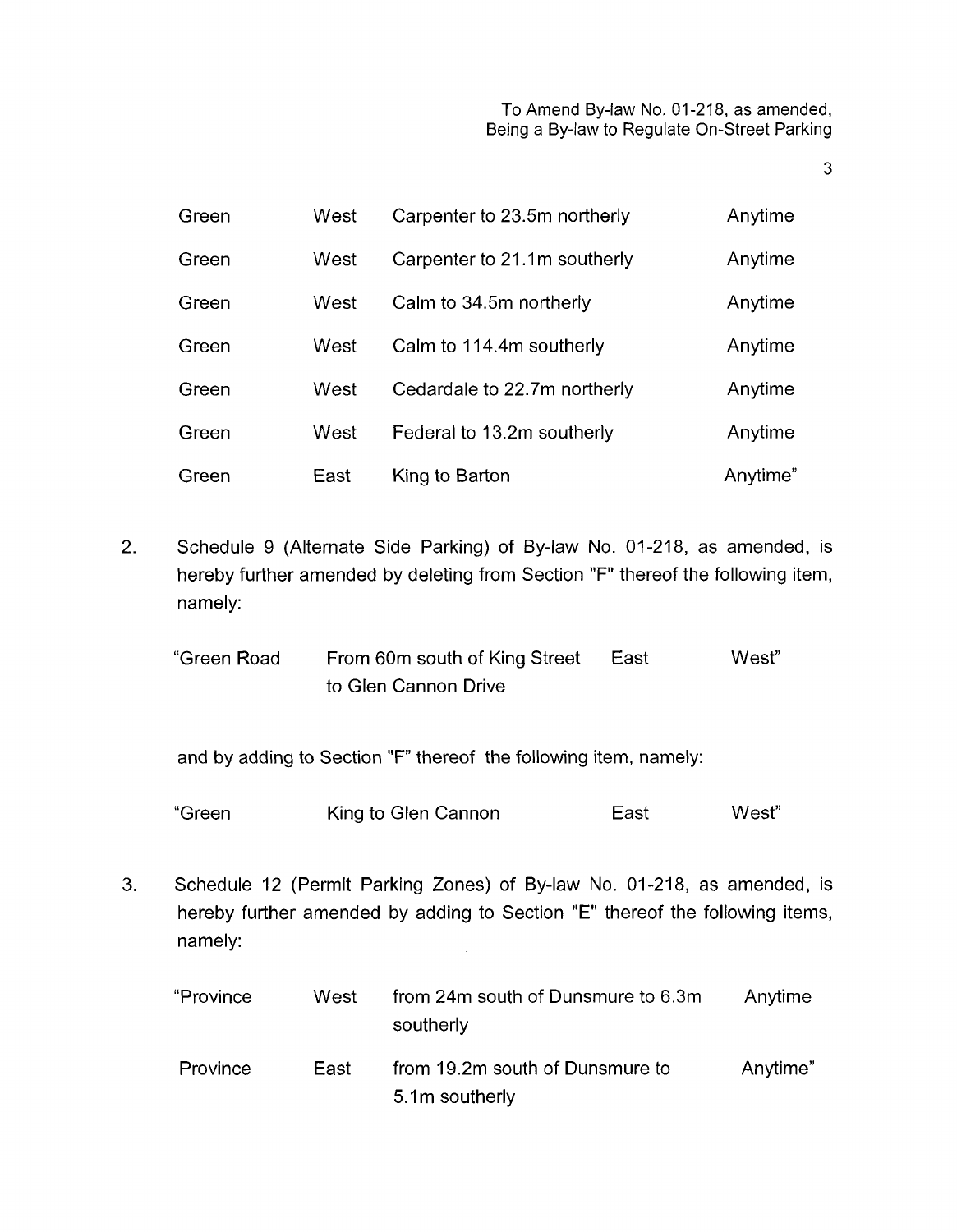**4** 

4. Schedule 13 (No Stopping Zones) of By-law No. 01-218, as amended, is hereby further amended by adding to section "E" thereof the following item, namely:

| "Parkdale | West | Brampton to 220.6m northerly | Anytime" |
|-----------|------|------------------------------|----------|
|-----------|------|------------------------------|----------|

and by deleting from Section "F" thereof the following items, namely:

| "Green Road       | <b>Both</b>    | From a point 90m north of<br>Barton Street to a point 85m<br>south of Highway 8               | Anytime  |
|-------------------|----------------|-----------------------------------------------------------------------------------------------|----------|
| Green Road        | <b>Both</b>    | From a point 127m north of<br>Highway 8 to a point 127m<br>south of Highway 8                 | Anytime  |
| Green Road        | <b>Both</b>    | From King Street to a point<br>60m south                                                      | Anytime  |
| <b>Green Road</b> | <b>Both</b>    | From King Street to Carla<br>Avenue                                                           | Anytime  |
| Green Road        | East           | From 18m south of the<br>extended south curb line of<br>Church Street to 18.6m<br>southerly   | Anytime  |
| Green Road        | East           | From 70.7m south of the<br>extended south curb line of<br>Church Street to 22.9m<br>southerly | Anytime  |
| Green Road        | East &<br>West | From South Service Road to a<br>point 250m south                                              | Anytime" |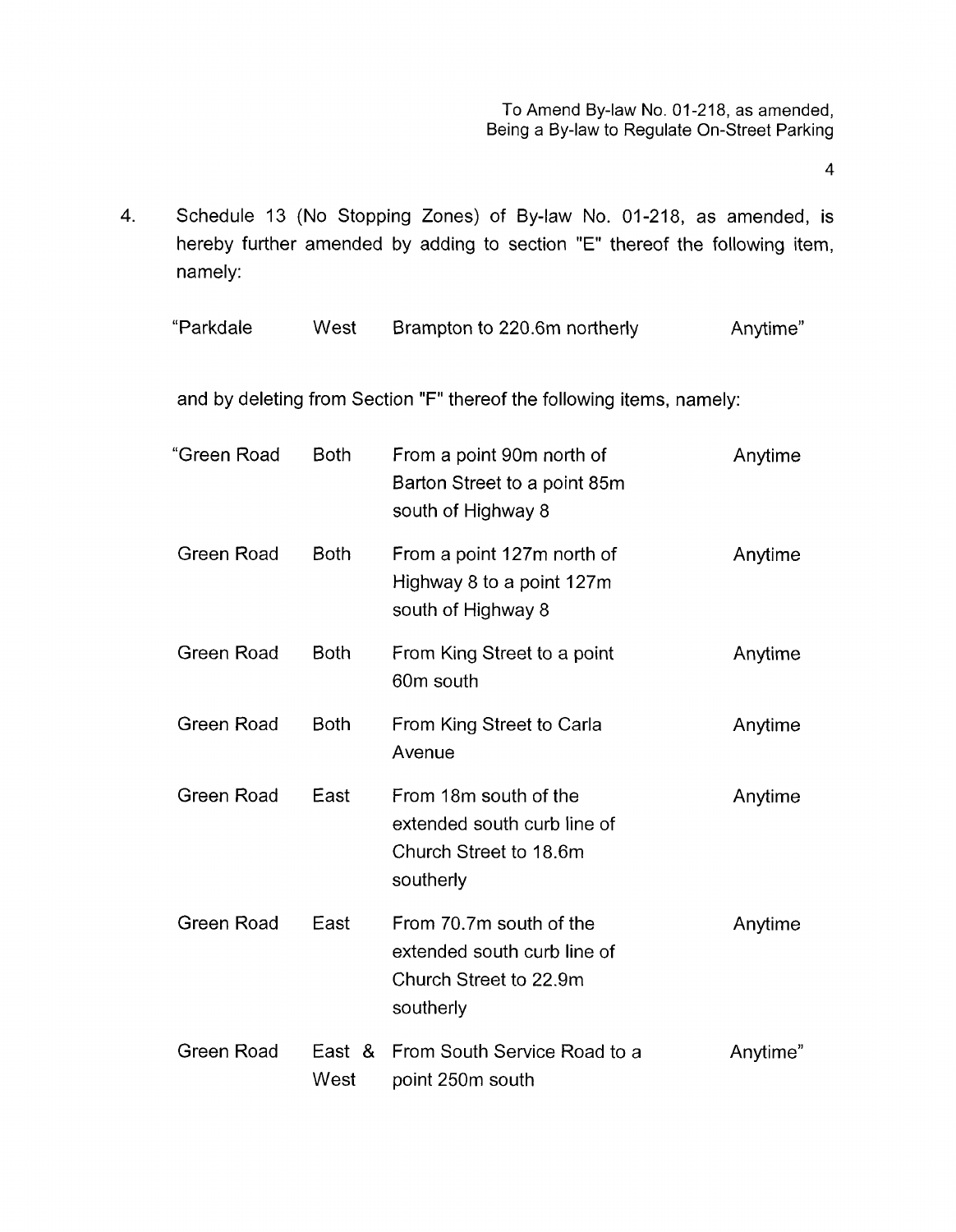5

and by adding to Section "F" thereof the following items, namely:

| "Green | West        | Frances to 19.5m northerly                                                                    | Anytime  |
|--------|-------------|-----------------------------------------------------------------------------------------------|----------|
| Green  | West        | Frances to 17.3m southerly                                                                    | Anytime  |
| Green  | <b>Both</b> | South Service Road to 160m<br>southerly                                                       | Anytime  |
| Green  | West        | Highway No. 8 to 195m<br>southerly                                                            | Anytime  |
| Green  | <b>Both</b> | King to Carla                                                                                 | Anytime  |
| Green  | West        | From 17.9m north of the<br>extended north curb line of<br>Glen Cannon to 38.7m<br>southerly   | Anytime  |
| Green  | East        | Frances to 16.1m southerly                                                                    | Anytime  |
| Green  | East        | Frances to 17.8m northerly                                                                    | Anytime  |
| Green  | East        | From 18m south of the<br>extended south curb line of<br>Church Street to 18.6m<br>southerly   | Anytime  |
| Green  | East        | From 70.7m south of the<br>extended south curb line of<br>Church Street to 22.9m<br>southerly | Anytime" |

5. Schedule 14 (Wheelchair Loading Zones) of By-law No. 01-218, as amended, is hereby further amended by adding to Section "B" thereof the following item, namely: